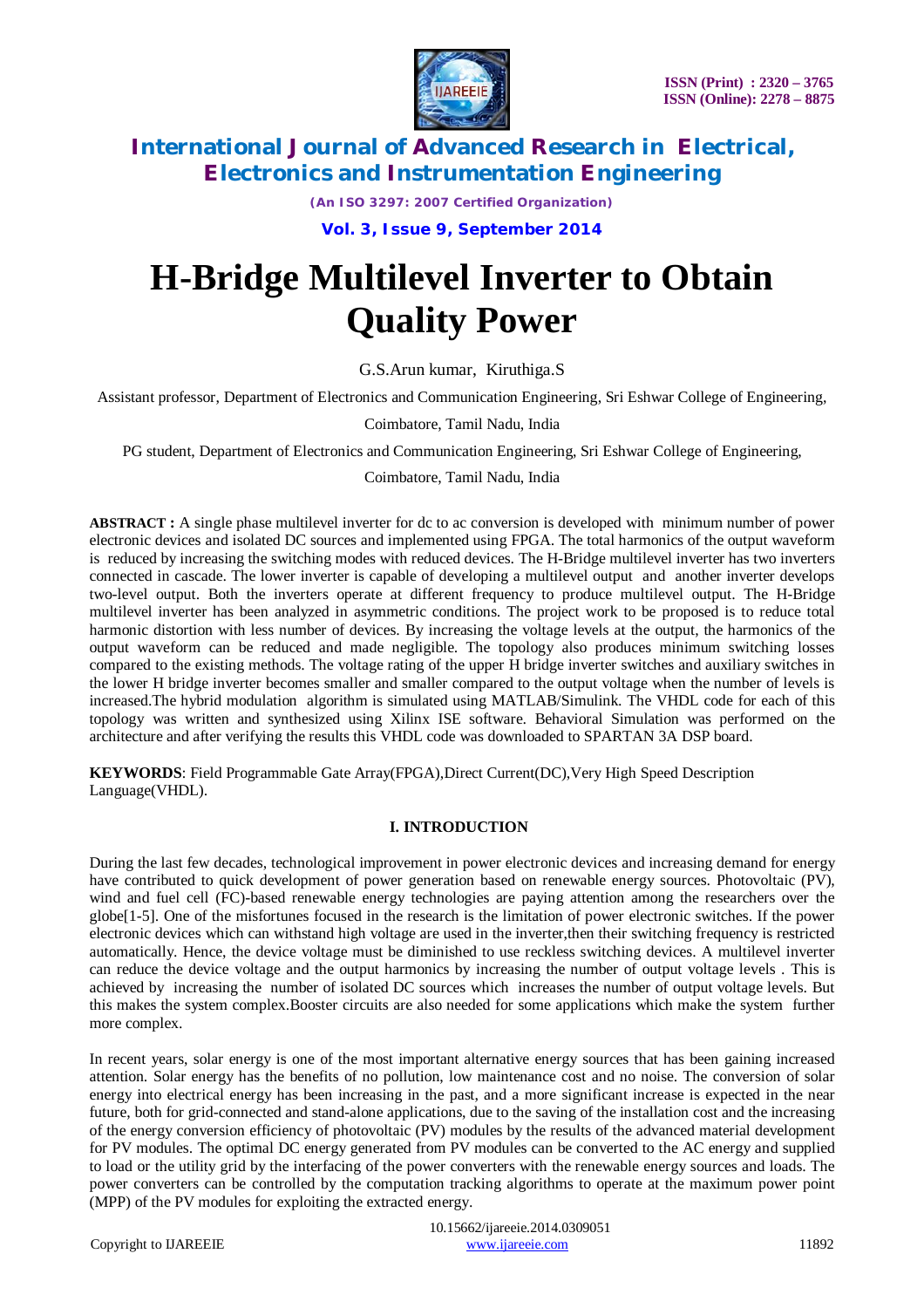

*(An ISO 3297: 2007 Certified Organization)*

### **Vol. 3, Issue 9, September 2014**

### **II. RELATED WORK**

In single-phase multi-level inverters, the most widely used techniques are cascaded H-bridge (CHB), diode-clamped and capacitor-clamped types . In addition, many more techniques also exist . CHB single-phase inverters are widely used because of their modularised circuit layout and simplicity . A variety of modulation techniques can be applied to CHB inverters. By increasing the number of CHBs, the number of levels in CHB inverters increases. Generally if the number of output voltage levels is increased, then the number of power electronic devices and the number of isolated DC sources is also increased. This makes a CHB inverter further complex.

A multilevel inverter with minimum number of power electronic switching devices is proposed which is a modified version of the multilevel inverter using series/ parallel conversion of DC sources (MLISPC) an auxiliary circuit comprising of four diodes and a switch is introduced instead of series/parallel switches of the inverter found in MLISPC[8]. However, only two isolated voltage sources are needed to output the same number of voltage levels compared to conventional CHB inverters and MLISPC.But switching the voltage sources in parallel and series manner makes the circuit still complex. The proposed multilevel inverter topology can be extended for the application of grid connected PV systems, hybrid electric vehicles etc.

### **III. CIRCUIT TOPOLOGY**

Fig.1 shows the circuit configuration of the proposed cascaded H bridge multilevel upper inverter.



Fig 1.Upper inverter

Capacitor sources may either be independent or dependent on each other. The magnitude of each voltage sources in the lower H bridge is two times the magnitude of upper H bridge voltage source. The lower H bridge of MLISPC is interchanged with the one developed in [9].

When the conventional CHB inverter is driven by the hybrid modulation method, 12 switching devices are needed for 11 levels and 16 switching devices are needed for 15 levels. On the other hand, the proposed inverter requires 12 devices for 11 levels and 14 devices for 15 levels. When the ratio of the voltages of the sources is 1 : 3 is assumed, the proposed inverter requires 11 devices for 15 levels and 14 devices for 21 levels which is in the ratio of 1:4. When an inductive load is connected, the output current lags behind the output voltage. Therefore, a state is achieved when the direction of the current becomes reverse to the power sources. On the other hand, when a resistive load is connected, the output current phase is accorded with the voltage phase.Hence,both are connected at the output to overcome the laggings behind one another.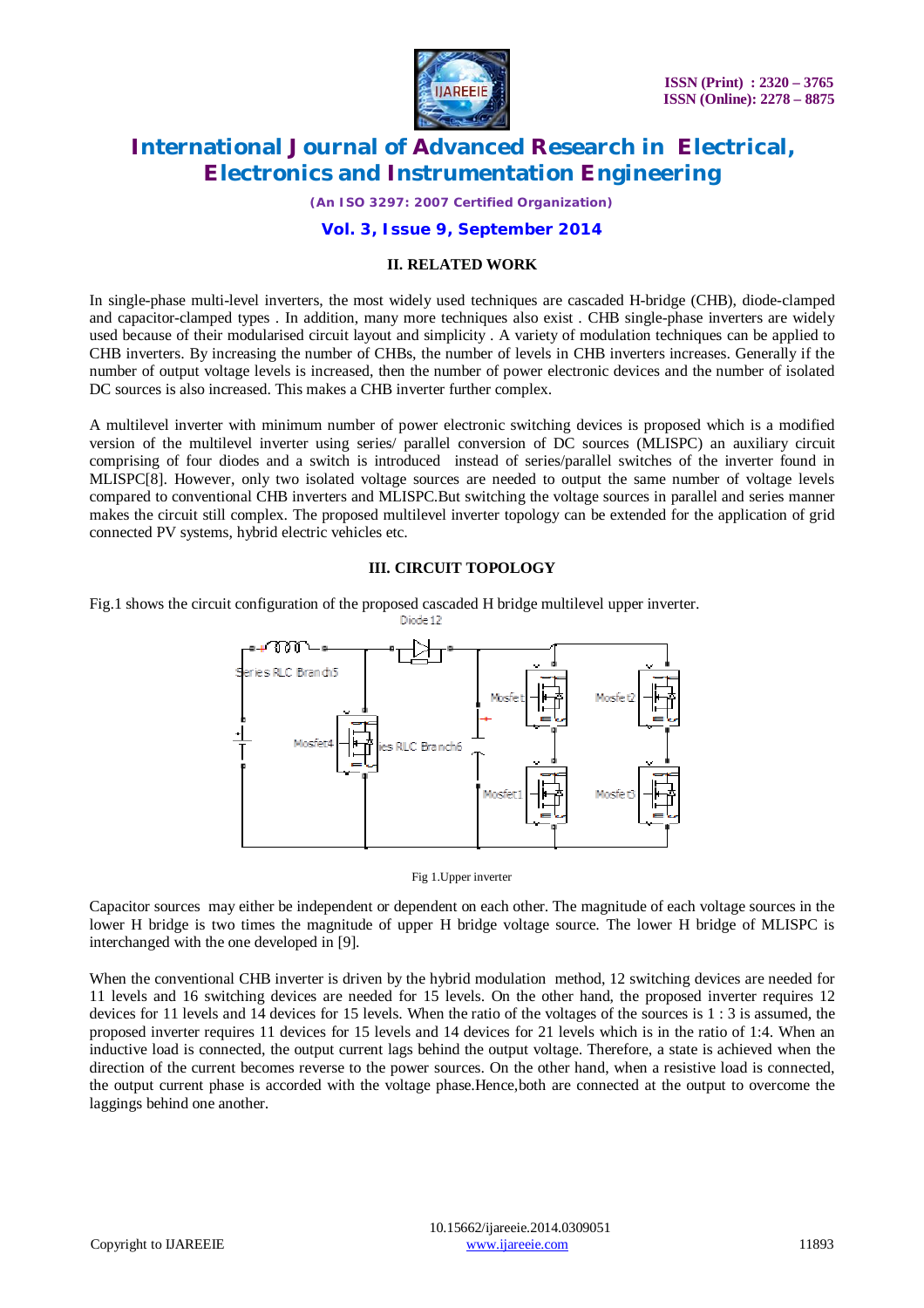

*(An ISO 3297: 2007 Certified Organization)*

## **Vol. 3, Issue 9, September 2014**

Fig.2 shows the lower inverter and the cascaded configuration of both inverters give the final result.



#### Fig 2.Lower inverter

Using this proposed circuit configuration, the lower H bridge inverter outputs  $V_{low} = 2n + 1$  levels, whereas the upper H bridge outputs  $V_{up} = vdc_0$ . The proposed inverter outputs 4n + 3 levels by  $V_{low} + V_{up}$  or  $V_{low} - V_{up}$ . Here, n is the number of capacitor sources in the lower H bridge inverter.

#### **IV. AVOIDANCE OF VOLTAGE BALANCING PROBLEM**

Applications of Multi Output Boost (MOB) DC–DC converter is the circuit used for boosting and regulating the low and variable output voltage of renewable energy for the DC link of grid connected systems, based on multilevel inverters . Hence the MOB DC–DC[11,12] converter serves for two purposes, they are

1. for boosting low output voltage of PV array or FC stacks to

a desired value;

2. balancing of DC link capacitors.

### **V. PWM MODULATION TECHNIQUE**

The technique used here determines the switching function to obtain a output of 11 levels in the proposed inverter.The general reference waveform is given as

 $V_{ref} = B \sin(wt)$ 

where B is the peak value of the reference waveform and is given by  $2n + 1$ .

The above equation is scaled down as given in

 $V_{ref}$   $\varsigma = V_{ref}/5$ 

The reference waveform for the upper and lower inverter is generated by using the following expressions

ZD1= 1 if  $V_{ref}$  >0

ZD1=0 if 
$$
V_{ref} < 0
$$

 $V_{l,exp}$ =(round( $V_{ref, S}/0.4$ )\*0.4\*ZD1)+( round( $V_{ref, S}/0.4$ )\*0.4\*(-ZD1))

 $V_{UP}$  ref= 5  $*$  ( $V_{ref}$   $S-V_{lev}$ )

The above equations can be used for higher inverter levels by simply changing the value of A. For example,  $A = 7$  for 15,  $A = 9$  for 19 levels,  $A = 11$  for 23 levels and so on can be obtained.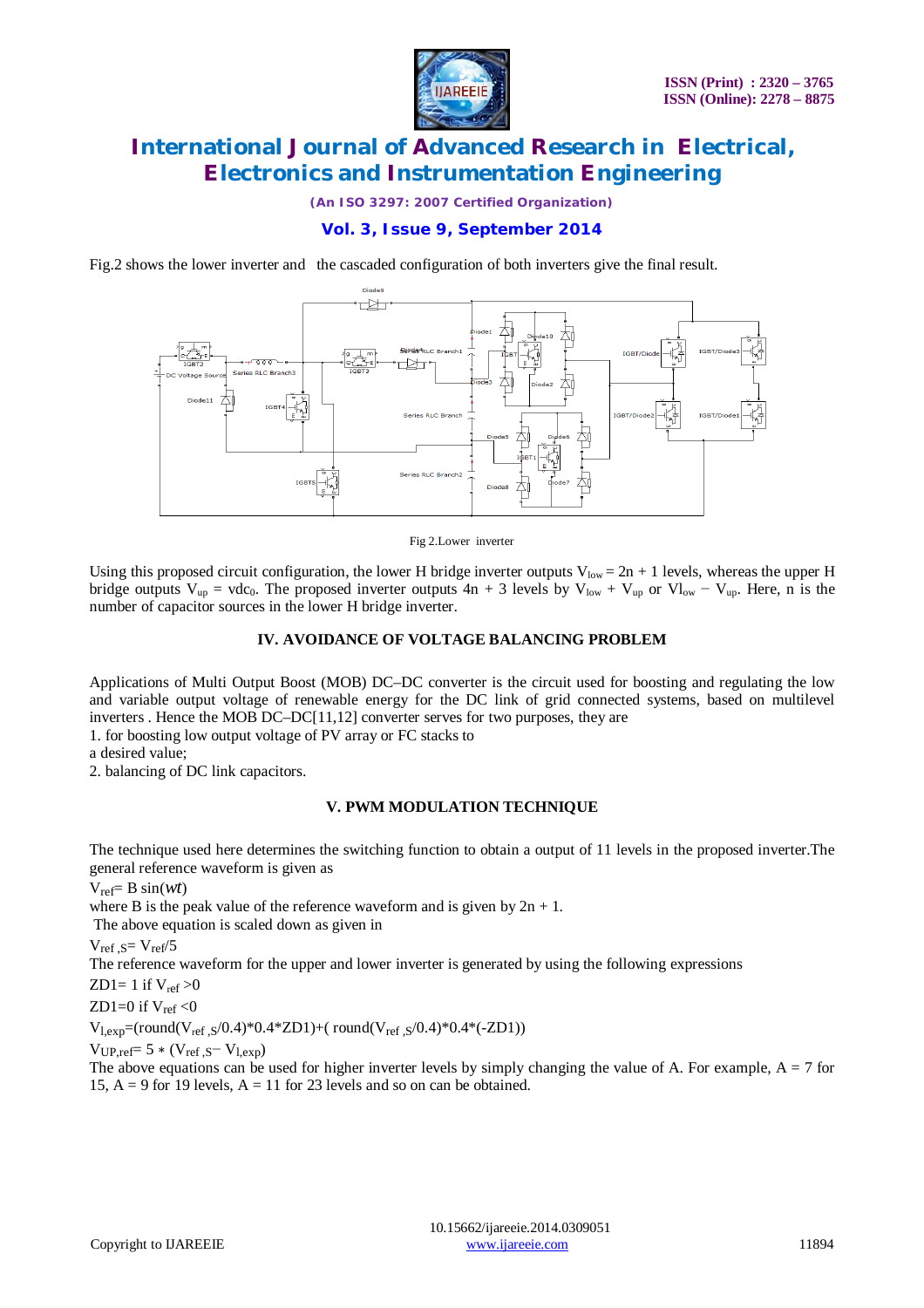

*(An ISO 3297: 2007 Certified Organization)*

### **Vol. 3, Issue 9, September 2014**

Fig.3 shows various switching of auxiliary switches to control the output of the switching devices.



Fig.3 Switching of devices

It is necessary to find out the number of auxiliary switches required for an N-level inverter  $NAS = ((N - 11)/4) + 1$ 

where  $N = 11, 15, 19, 23, \ldots$ 

The modulation index Ma of the proposed N-level inverter is defined as

 $Ma = A_{pr}/M_{Apc}$ 

where  $M = (N - 1/2)$ ,  $N = 11, 15, 19, 23, \dots$  etc.

Where  $A_{\text{Pr}}$  represents the peak value of the modulating or reference wave and  $A_{\text{pc}}$  represents the peak-to-peak value of the carrier (triangular) wave.

### **VI. COMPARISON BASED ON VOLTAGE RATING OF THE DEVICES**

The device rating of the switching devices should be selected sensibly in the recommended inverter, because the voltage rating of each device is different. In the 11-level topology of the proposed inverter, it requires only one auxiliary switch, in this case the auxiliary switch voltage will jump between 0 and (Vdc/2), where Vdc is the input DC source voltage of lower inverter. This is because total voltage of Vdc is divided into two by using two capacitors that is, (Vdc/2) each. Hence, the auxiliary switches have to block the capacitor voltage which is (Vdc/2). In 15-level inverter topology, it requires two auxiliary switches. The entire voltage Vdc will be divided into three-by-three capacitors that is, (Vdc/3) across each. So, the two auxiliary switches voltage will jump between 0 and (2Vdc/3). Further, in the case of 19-level inverter, it requires three auxiliary switches.The first and last auxiliary switch voltages will jump between 0 and (3Vdc/4) and the middle auxiliary switch voltage will jump between 0 and (2Vdc/4). Similarly, for other levels of inverters, the first and last auxiliary switch voltage jumps between 0 and  $((n - 1) \text{Vdc/n})$ , whereas the other auxiliary switch voltage jumps between 0 and  $((n-2) \text{ Vdc/n})$ ,  $((n-3) \text{Vdc/n})$ ... and so on.

### **VII. RESULTS**

The gate driving signal is developed by using field programmable gate array (FPGA)-Xilinx SPATRAN 3A DSP. The software used to develop programs for SPATRAN 3A DSP are Xilinx ISE Design Suite and Multisim. The upper inverter is operated at high switching rate that is equivalent to the carrier frequency (i.e. 10 kHz), whereas the lower inverter is operated at low frequency (nearly equal to the fundamental frequency i.e. 50 Hz). Any reduction in the modulation index further will reduce the number of voltage levels at the load end. For example when  $A = 2$  that is, Ma = 0.28, voltage level at the load becomes five and so on. In order to validate the proposed multilevel inverter fed from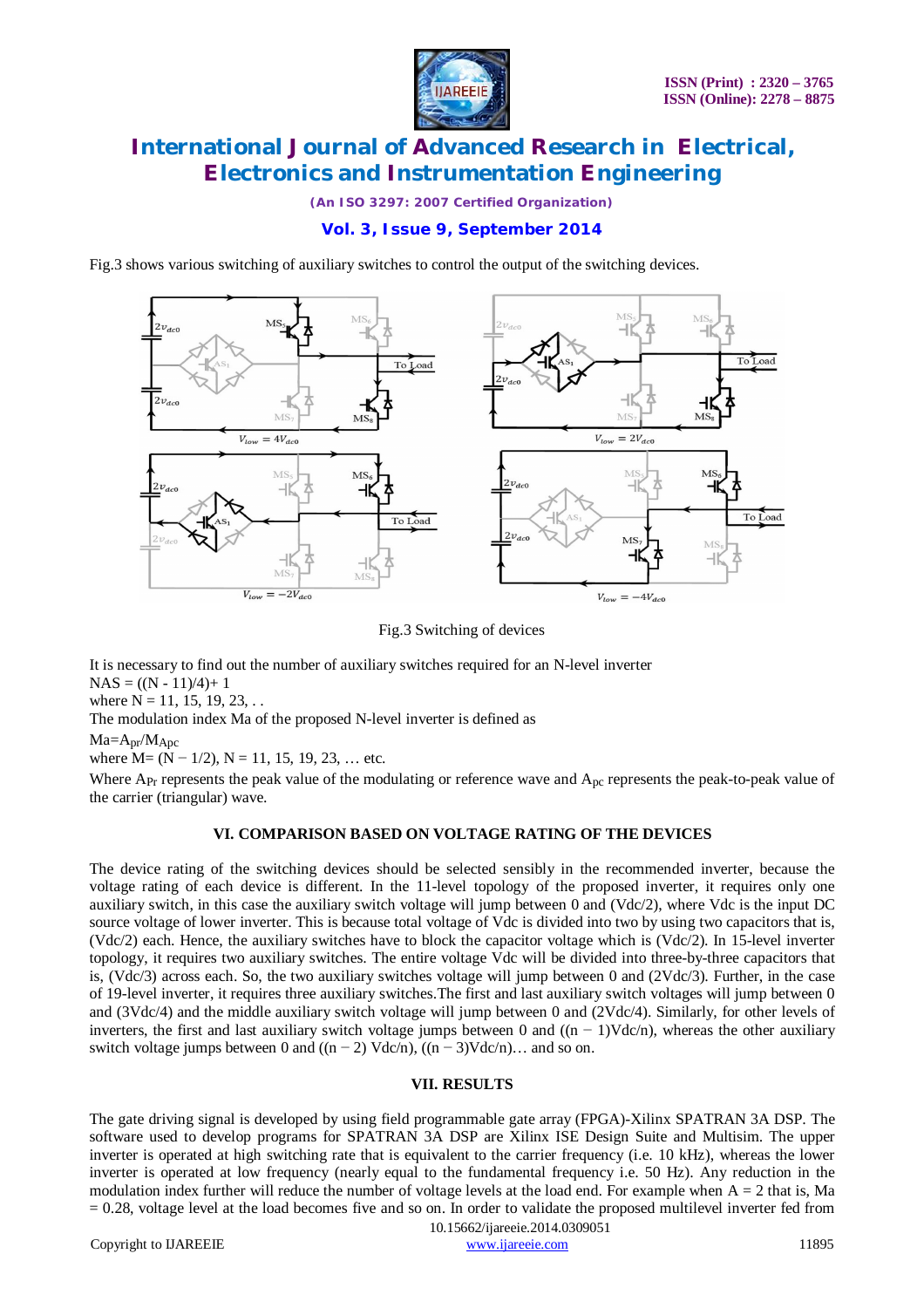

*(An ISO 3297: 2007 Certified Organization)*

### **Vol. 3, Issue 9, September 2014**

multioutput DC–DC boost converter, a step change in the reference values of the lower DC link capacitors were given at 0.5 s (i.e. from 50 to 100 V).Fig.4 and Fig.5 shows the output waveforms of upper inverter, lower inverter and cascaded output(almost sine wave with less harmonics). Fig.1 and Fig.2 shows the connected circuit of upper and lower inverter.Fig.3 shows the switching of devices to get proper output of lower inverter.Fig.4 shows the results of the output of lower and upper inverter. Fig.5 shows the final output which is almost sinewave.



Fig.4 output waveforms of upper and lower inverter



Fig.5 Output waveform of cascaded upper and lower inverter